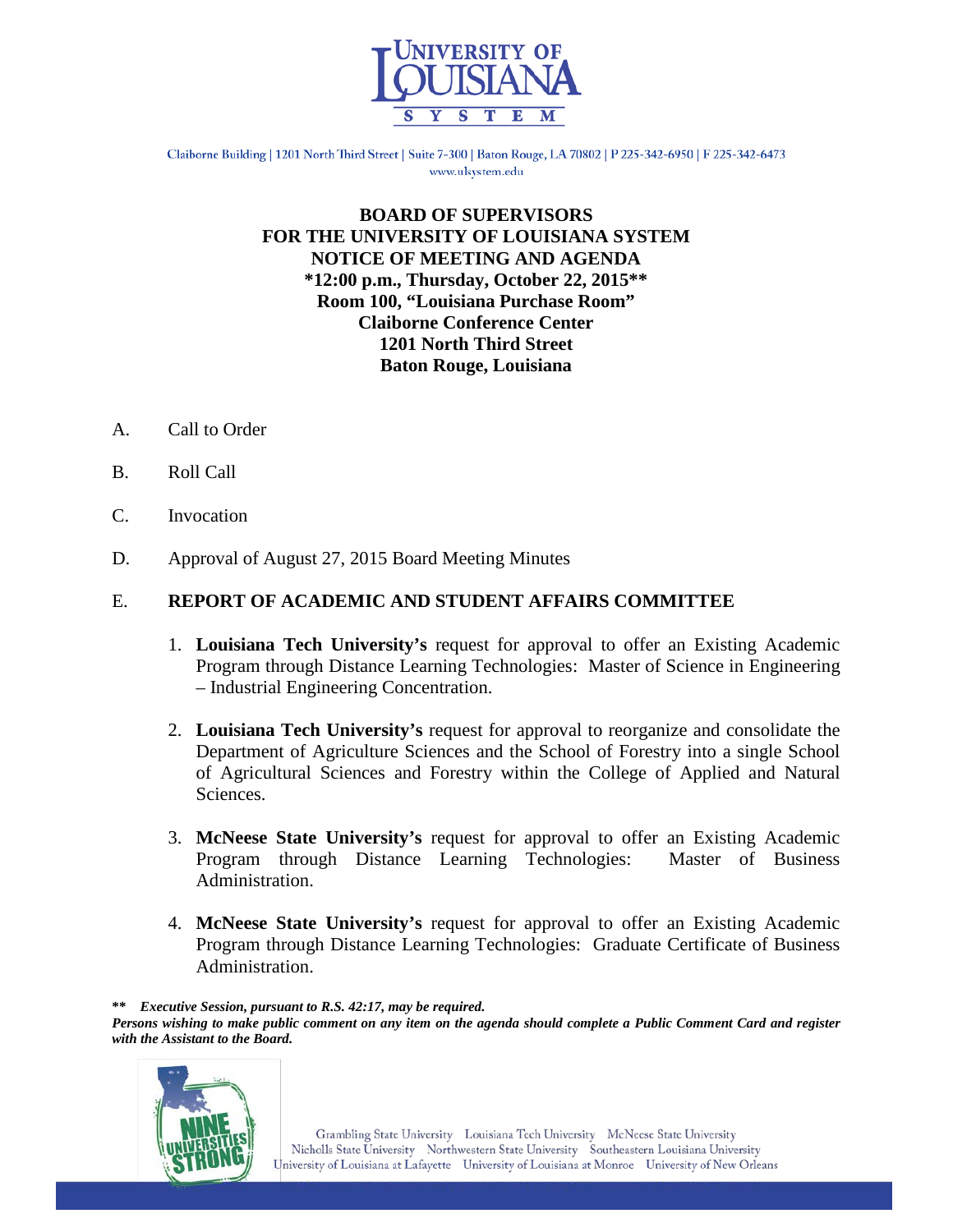Board of Supervisors for the University of Louisiana System Agenda October 22, 2015 Page 2

- 5. **McNeese State University's** request for approval to change the name of the University's College of Engineering to the College of Engineering and Computer Science.
- 6. **McNeese State University's** request for approval to award an Honorary Doctor of Humane Letters degree to Mr. Michael R. Fuljenz at the Fall Commencement Exercises.
- 7. **Nicholls State University's** request for approval to reinstate the two Master of Arts degree program in Teaching (MAT) in Special Education (Grades 1-5 and 6-12).
- 8. **Nicholls State University's** request for approval of a Letter of Intent for a Two plus Two Baccalaureate Completion in Criminal Justice.
- 9. **Northwestern State University's** request for approval of a Letter of Intent for a Bachelor of Science degree program in Applied and Environmental Microbiology.
- 10. Other Business

### F. **REPORT OF ATHLETIC COMMITTEE**

- 1. **Southeastern Louisiana University's** request for approval of a contract with Mr. William Jake Narro, Head Golf Coach, effective October 1, 2015.
- 2. **Southeastern Louisiana University's** request for approval of a contract with Mr. Richard Fremin, Head Softball Coach, effective October 1, 2015.
- 3. **Southeastern Louisiana University's** request for approval of contract with Mr. James Smoot, Head Volleyball Coach, effective December 1, 2015.
- 4. **University of Louisiana at Monroe's** request for approval of a contract with Mr. Tim Baldwin, Head Men's Golf Coach, effective October 1, 2015.
- 5. Other Business

### G. **REPORT OF FACILITIES PLANNING COMMITTEE**

1. **Louisiana Tech University's** request for approval to enter into a Facilities Lease with the Louisiana Tech University Foundation, Inc. for playing fields at the baseball field within the Pat Patterson Park and the softball field within the Lady Techster Softball facility for the primary purpose of installing artificial turf.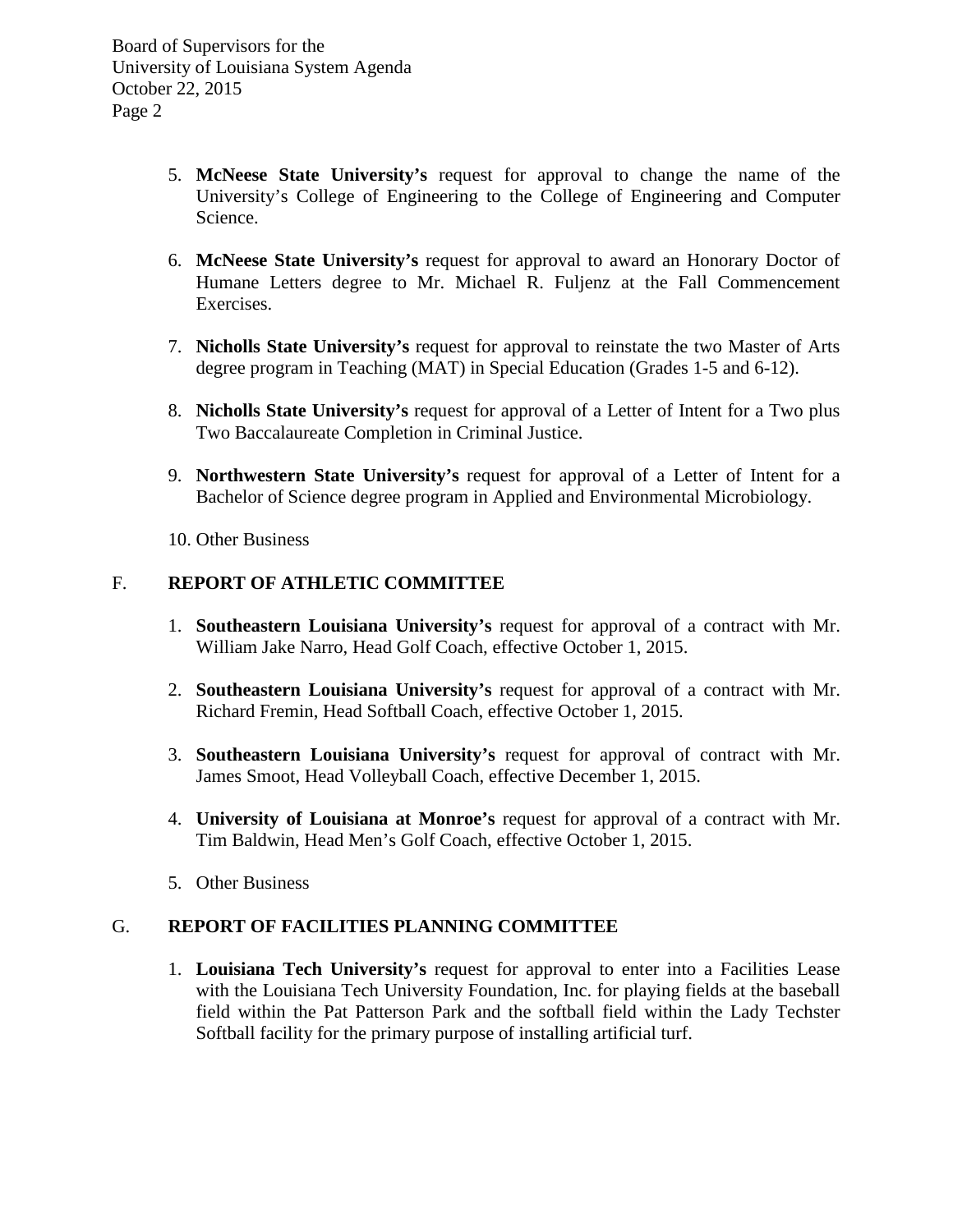Board of Supervisors for the University of Louisiana System Agenda October 22, 2015 Page 3

- 2. **Louisiana Tech University's** request for approval of the form and authorization to execute a Ground and Buildings Lease Agreement, an Agreement to Lease with Option to Purchase, a First Supplemental Ground and Buildings Lease Agreement, and a First Supplemental Agreement to Lease with Option to Purchase, each between the Board of Supervisors for the University of Louisiana System, acting on behalf of the University, and Innovative Student Facilities, Inc., to refund the Series 2007 Bonds described herein and to finance the housing and parking improvements.
- 3. **Louisiana Tech University's** request for approval to accept a bequest from James H. Blanchard, Jr. of approximately 540 acres of surface and approximately 550 acres of minerals in Sections 27, 28, 33, and 34 Township 18 South, Range 20 West, Columbia County, Arkansas, near Brister, Arkansas.
- 4. **Southeastern Louisiana University's** request for approval to demolish the Community Counseling Center as part of the Facility Master Plan for the University.
- 5. **Southeastern Louisiana University's** request for approval to demolish the North Oak Park Restroom/Storage Building.
- 6. **Southeastern Louisiana University's** request for approval to enter a Facilities Lease with the Lion Athletics Association, Inc. for the site of the scoreboard area at Alumni Field, the site of the scoreboard area at the University Center, and the site of Fields 2, 3, and 4 at the North Oak Park Complex for the primary purpose of making facility improvements.
- 7. **Southeastern Louisiana University** is proposing the design, construction, demolition, and replacement of a portion of the University's Student Housing Program and expansion of certain ancillary building(s).
- 8. **University of Louisiana at Monroe's** request for approval to enter into a Grounds Lease Agreement with ULM Facilities Inc. to construct a new Student Event Center on the campus of the University.
- 9. Other Business

### H. **REPORT OF FINANCE COMMITTEE**

- 1. **University of Louisiana at Lafayette's** request for authorization to negotiate and enter into Cooperative Endeavor Agreements with potential sanctuaries to transition the chimpanzees owned by the University.
- 2. **University of Louisiana at Lafayette's** request for acceptance of Fiscal Year 2014- 15 Financial and Compliance and Federal Award Programs Representation Letters.